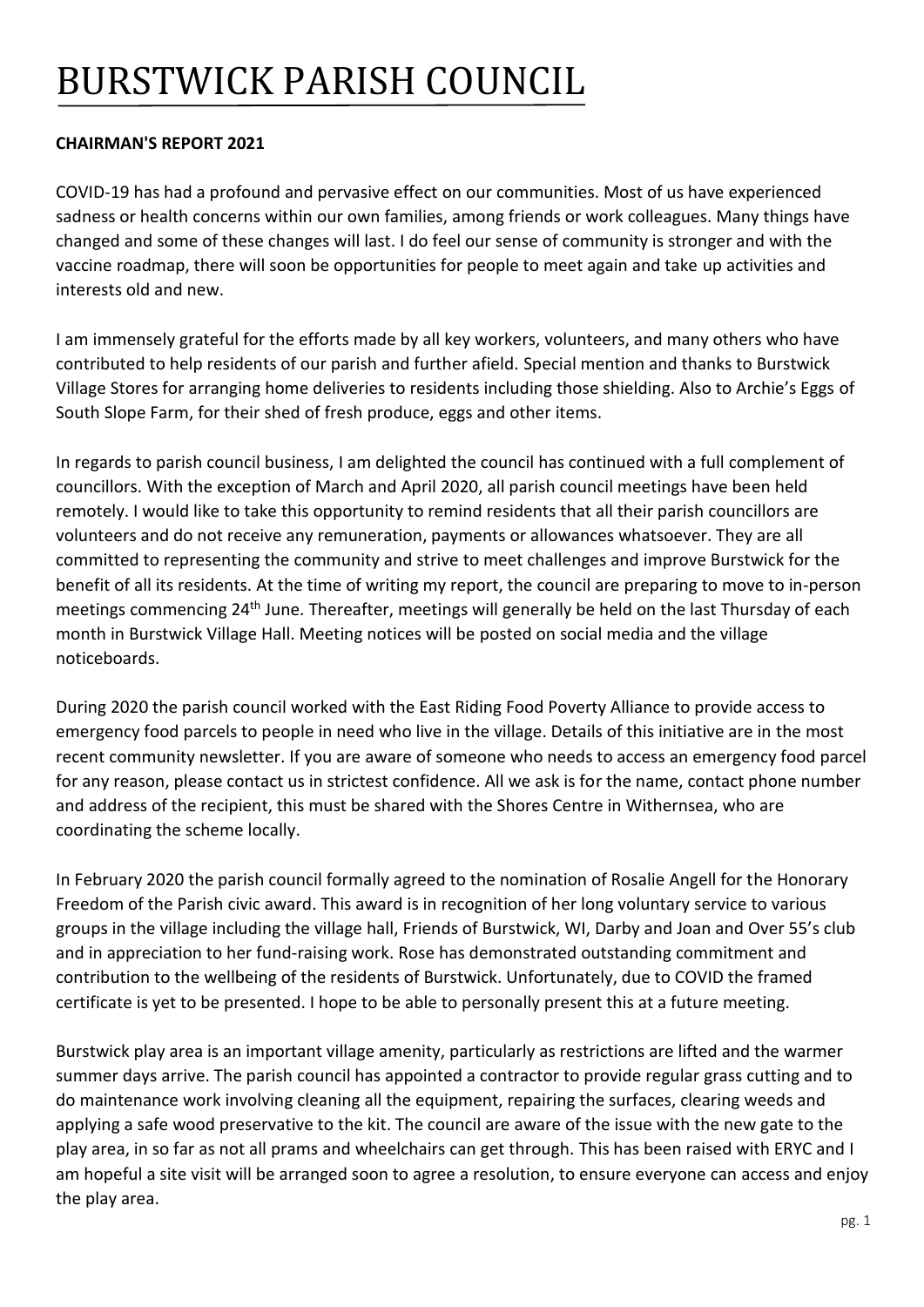The council continues to lobby ERYC to improve road safety in the village and has agreed to set up a Community Speed Watch. It is hoped this will be up and running by the summer. If you would like to volunteer to be part of the team, please contact the parish clerk.

In November and due to last-minute tightening of the lockdown rules, the remembrance service was cancelled. Residents were encouraged to take part in a doorstep silence and display a poppy poster in their windows. Limited representatives from local organisations complied with social distancing and laid wreaths at the cenotaph. It was an honour to be invited by All Saints Church Wardens to join them in reading out the names of those lost.

Unfortunately, all community events were cancelled, this included the race night, quiz nights, afternoon tea events including a VE 75<sup>th</sup> anniversary event, pudding nights, the summer gala and the annual Christmas event. However, the community came together following a social media post from Michelle Storey for residents to create a festive themed window display trail. This brought some very much needed happiness. I remember walking around the village one night with all the displays and Christmas lights twinkling. For one night, I seemed to forget we were in the middle of a pandemic. Thank you to everyone who took part.

For the next financial year 2021/22, subject government guidelines if applicable, the council have a number of planned projects. These include but are not limited to:

- Organising a community litter pick
- Developing the war memorial garden project to improve accessibility to the memorial and create a landscaped garden and seating area
- Best kept allotments competition
- Organising a community health and wellbeing event
- Funding of LED bulb conversion of parish council owned street lamps
- Purchase and installation of a Role of Honour board, to officially record names of people who have been awarded the freedom of the parish by the Parish Council
- Noticeboard for allotments
- Organise community speed watch sessions

Prior to closing my report, I have a few thank yous:

First and foremost, I would like to personally thank Mrs Blackbourn, Clerk to Burstwick Parish Council. Rose, your dedication, knowledge, development and flexible working ethic during the last 12 months has been exemplary. You have ensured this council continues to run as smoothly and as effectively as possible, including the council's transition to remote meetings which was virtually seamless.

Appreciation is also extended to Mr James, Village Hall Clerk. Andy is employed by the Parish Council and is in place to manage the village hall, help and support user groups. As the village hall clerk he attends all village hall management committee meetings and delivers agreed actions and projects.